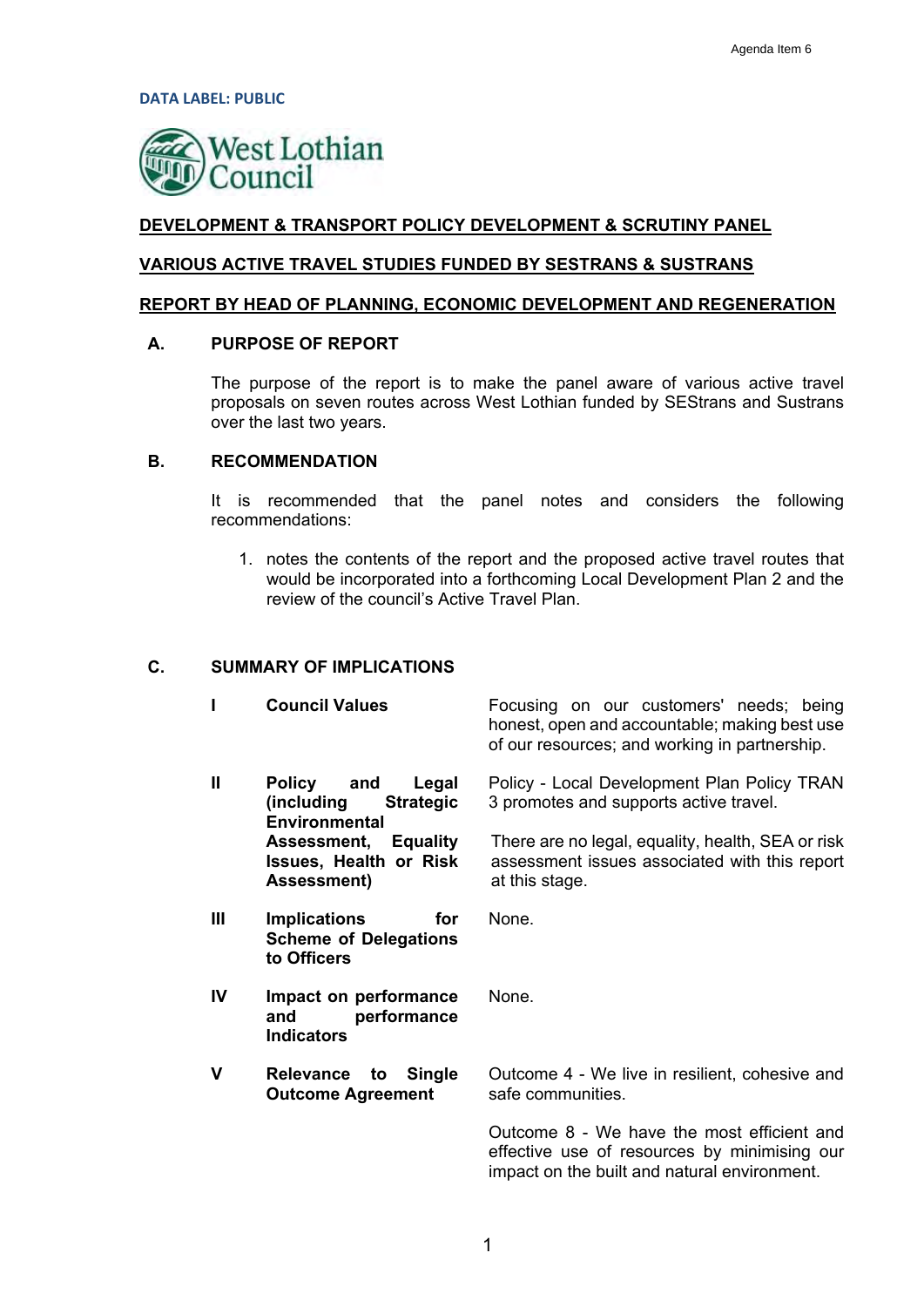| VI   | Resources - (Financial,<br><b>Staffing and Property)</b> | None at this stage as consultancy options and<br>design work funded by SEStrans and Sustrans.<br>External grants to be sought for implementation<br>and considered in the council's capital<br>programme. |
|------|----------------------------------------------------------|-----------------------------------------------------------------------------------------------------------------------------------------------------------------------------------------------------------|
| VII  | <b>Consideration at PDSP</b>                             | This is the first time the PDSP has considered<br>a report on this specific issue.                                                                                                                        |
| VIII | <b>Other consultations</b>                               | Roads & Transportation Services                                                                                                                                                                           |

## **D. TERMS OF REPORT**

## **D.1 Background**

The South East of Scotland Transport Partnership (SEStran) is the statutory Regional Transport Partnership for the South East of Scotland. SEStran encompasses eight local authorities: City of Edinburgh, Clackmannanshire, East Lothian, Falkirk, Fife, Midlothian, Scottish Borders and West Lothian.

SEStrans funded West Lothian Council to progress, via a consultant, several active travel route studies. Active travel is primarily defined as making journeys by walking, cycling and wheeling. It can also include horse-riding in some instances.

While an initial two studies were funded in 2019/20, they stalled due to the pandemic, but an additional five schemes were also awarded design funding by SEStrans in 2020/21 and the various options reports were received towards the end of 2021. The following sections set out the individual routes.

## **D.2 SESTRANS active travel studies across West Lothian**

#### **1) B8046 Ecclesmachan – Threemiletown**

This route is indicatively shown in the Local Development Plan and was assessed to find the optional route. Ecclesmachan & Threemiletown Community Council have been very supportive of the proposal. Further work is required to negotiate with the two principal landowners.

Initial discussions with Sustrans over potential funding for implementation indicated they required a southerly connection to Uphall village centre and also onwards to Uphall Station. This additional study work was also funded by SEStrans. There remain difficult locations within Ecclesmachan adjacent to the burn on the east side of the B8046 to secure an adequate cycle route.

# **2) A89 Wester Dechmont – Ex-Bangour General Hospital – Blackcraig Rd**

It has long been known the right of way adjacent to Wester Dechmont cottages allowed connection into the extensive Livingston greenway network at North Dechmont Lodge.

Improvements are required to the right of way track, as well as the track through the former Bangour General Hospital site that is owned by Scottish Enterprise, but leased to a local farmer. Negotiations would be required with this farmer and also at Blackcraig to the north on this right of way, that connects into the Bathgate Hills Quiet Roads Initiative (see 7 below).

## **3) A89 Parallel Route – Easton Road, Bathgate to Armadale**

The Colinshiel Road runs parallel to the A89, but has no residential properties along it with a Farm at the east end and a scrap yard at the west / adjacent to the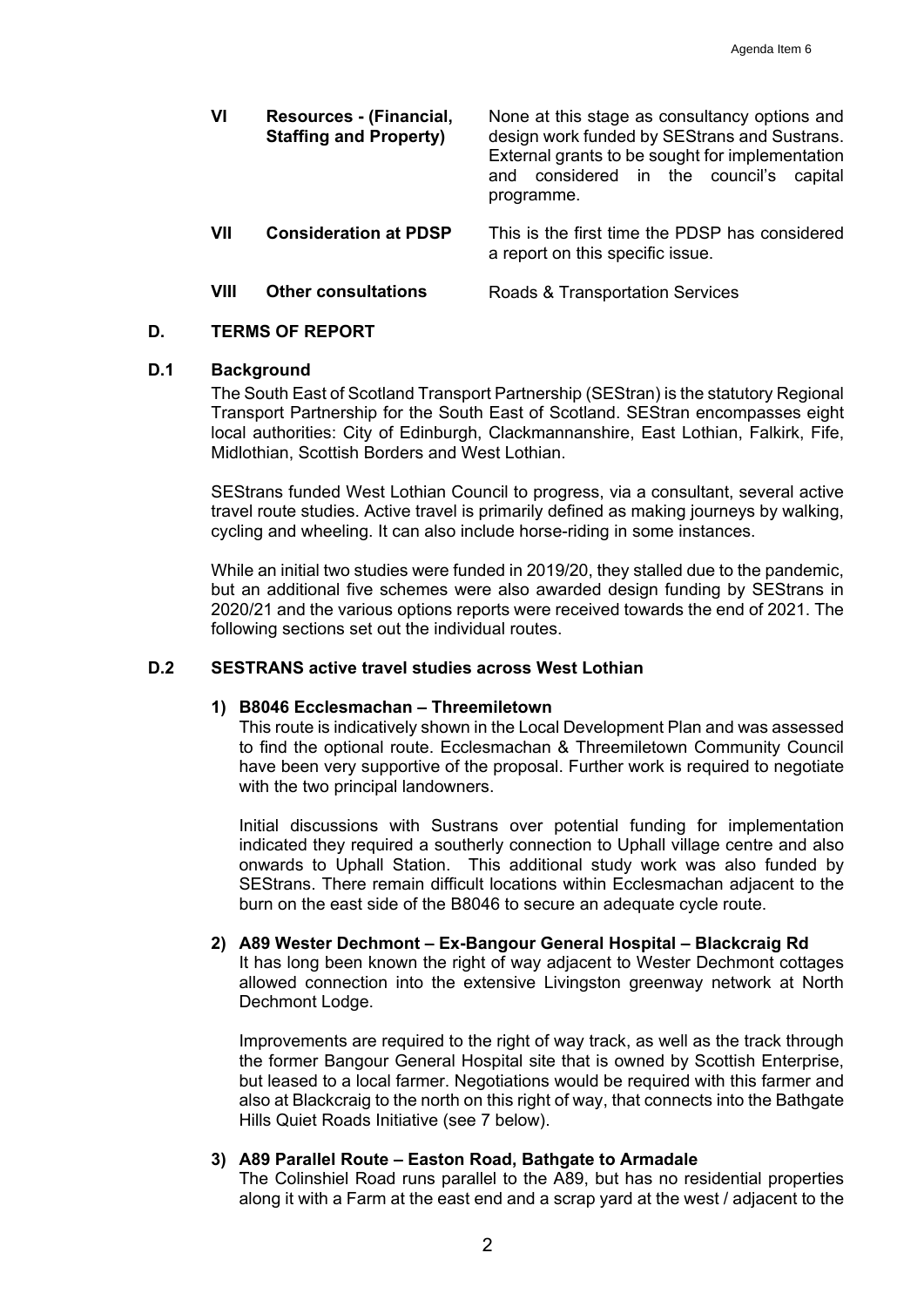A801 underbridge which has been problematic for fly tipping over the years due to lack of surveillance.

Discussions would be required with the farmer in relation to operation of their fields on either side of the route, as well as the scrapyard business on where to close the road to through traffic and convert for walking and cycling and the views of Armadale & Bathgate Community Councils.

## **4) A904 Newton – South Queensferry**

This route would improve the link from the west side of Newton into the new cycleways associated with the M9 over junction at Echline, South Queensferry. There are topographical issues along the north side of the route and discussions will be required with the principal landowner. Hopetoun Estate.

SEStrans also funded an additional study of the route from the proposed new M9 Junction at Duntarvie related to the Winchburgh CDA, to link north along the B8020 to Newton and the options to the north east on the back road via Totley Wells and Westfield Farm, within the City of Edinburgh council area, to Echline.

#### **5) A803 / A904 Linlithgow – Bo'ness (Links to Blackness & Falkirk).**

This route would link Bo'ness, within the Falkirk Council area, to Linlithgow Station and is achievable with on-road and off-road improvements. It was promoted within the recent UK' Levelling-Up Fund' that sought cross boundary schemes and also from councils within a category 1 areas, which involved Falkirk, but was unsuccessful. Discussions have been held with Falkirk Council's Active Travel Team.

## **6) B7008 West Calder – Harburn**

West Calder & Harburn Community Development Trust are supportive on this route that tied in with their business plan and had community support to connect to Harburn village. Crossing the Bog Burn remains an issue and a separate adjacent bridge is not feasible or affordable, so changes will be required to the existing bridge carriageway. Negotiations will also be required with several famers on the east side of the route in relation to field land take and related compensation.

## **7) Bathgate Hills Quiet Roads Initiative.**

There has been a long standing proposal to promote a Quiet Roads Initiative (QRI) over rural, narrow roads surrounding and feeding into Beecraigs Country Park and linking communities such as Bathgate and Linlithgow, as well as Torphichen.

This study assessed various small roads within the Bathgate Hills to produce a network of quiet roads where cycling and walking would take precedence through low costs measures such as signage and entrance gateways. Further public consultation will be required with residents and farmers and landowners within the hills.

## **D.3 Other active travel route proposals with Sustrans**

There are two other active travel routes that WLC Planning & Transportation have been involved in discussions with Sustrans in relation to the national cycle route:

## **a) National Cycle Route 75 – Blackridge Station**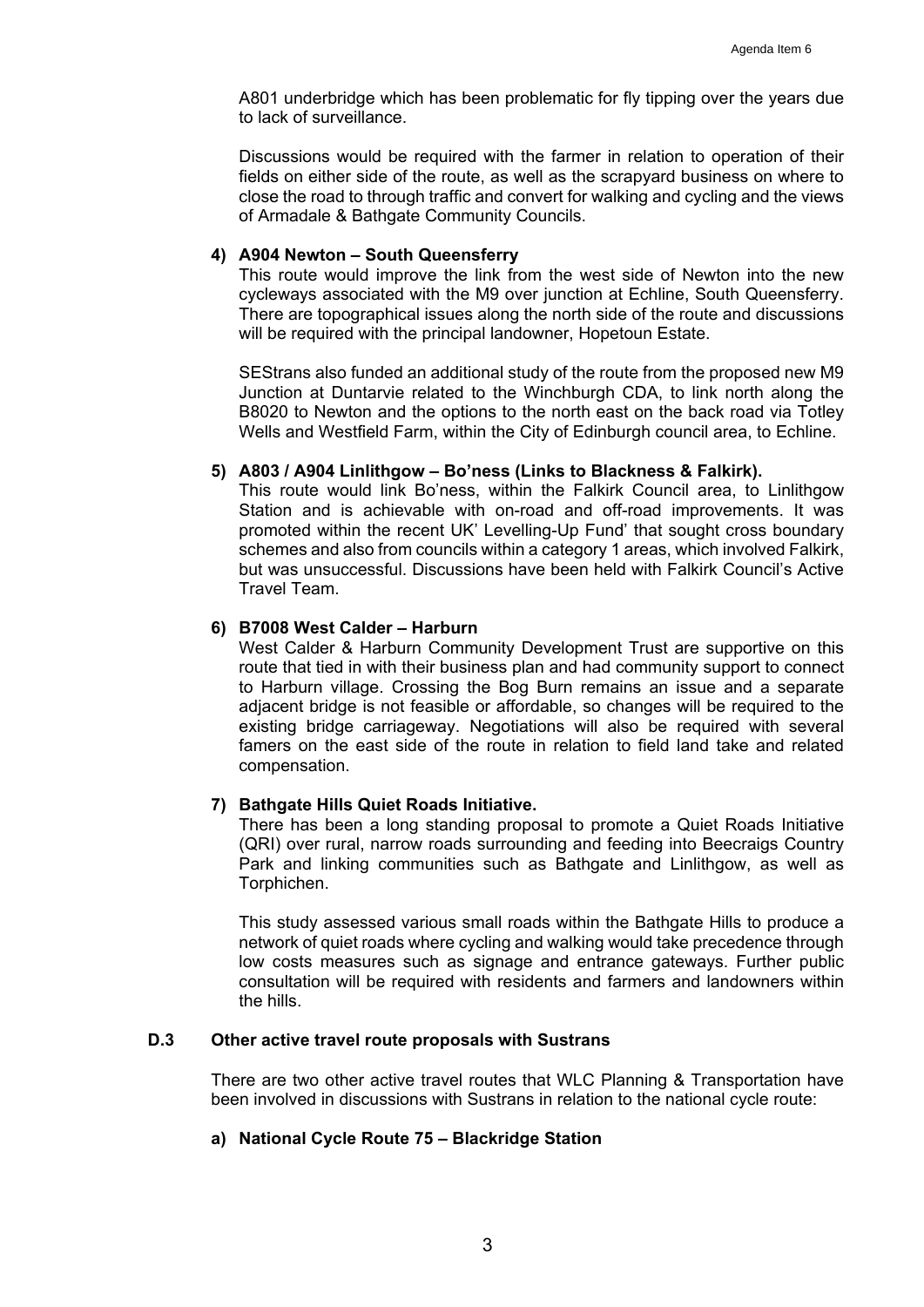Sustrans have committed funding for consultancy design fees to realign the section of the NCN from Harthill Road, Blackridge and connect directly into Blackridge Station and avoid the low loop around Westrigg Bing.

Discussions are on-going with the landowner to resolve anti-social off-road bikes use and come to an agreed route and negotiated cost that will hopefully not involve promoting a compulsory purchase order.

Discussions have also been held with Network Rail and Scotrail on their various internal procedures related to connecting the cycle route into the south platform. Sustrans hope to receive funding for the scheme in their 2022/23 settlement from Transport Scotland.

## **b) National Cycle Route 75 – East Calder, via Kirknewton, to Balerno**

Kirknewton Community Council brought to the attention of the council various deficiencies with the existing, promoted part of the NCN 75 route from East Calder to Balerno, as well as a number of opportunities to re-route it east of Kirknewton within City of Edinburgh Council (CEC) area to link into Balerno. Discussions have been held with CEC Active Travel Team.

The consultants looked at a myriad of route options and refined them. These have been shared with Kirknewton Community Council who have initiated some early informal consultation with landowners within their area to gauge any issues in advance of a more extensive public consultation to follow in 2022, should Sustrans receive capital funding to allow both councils to progress these projects.

 Transportation Services are also involved with a number of other active travel scheme across West Lothian that are currently being progressed:

- A706/B7066 Whitdale Roundabout Connection;
- A706/B7066 Whitdale Roundabout to Boghead Roundabout;
- B7066 Heartlands to Whitdale Roundabout;
- Capstan Walk, Linlithgow cyclepath improvements;
- Bathgate Water Regeneration Active Travel Links;
- Blackburn Corridor;
- Edinburgh Road, Bathgate segregated cycleway;
- Stoneyburn Links Bents to A701;
- Stoneyburn Links Stoneyburn to Addiewell;
- Wester Inch to Whitehill Ind Estate Link; and
- Whitburn Town Walk Improvements Phase 2.

 All these various studies will be helpful in the review and updating of the council's active travel plan in 2022. Transportation hope to undertake a review of this Plan, via consultants as there is currently no Active Travel Officer in post, when the relevant Sustrans grant portal re-opens. A brief for consultants is under preparation by Transportation Services.

It will also be useful to have had these options appraisals carried out and the issues identified and outline costs prepared that would allow schemes to be advanced should grant funding become available and match with any capital funding that the council can secure.

# **E. CONCLUSION**

SEStrans, as well as Sustrans, have both been supportive of West Lothian Council in advancing route appraisals and option designs of various active travel routes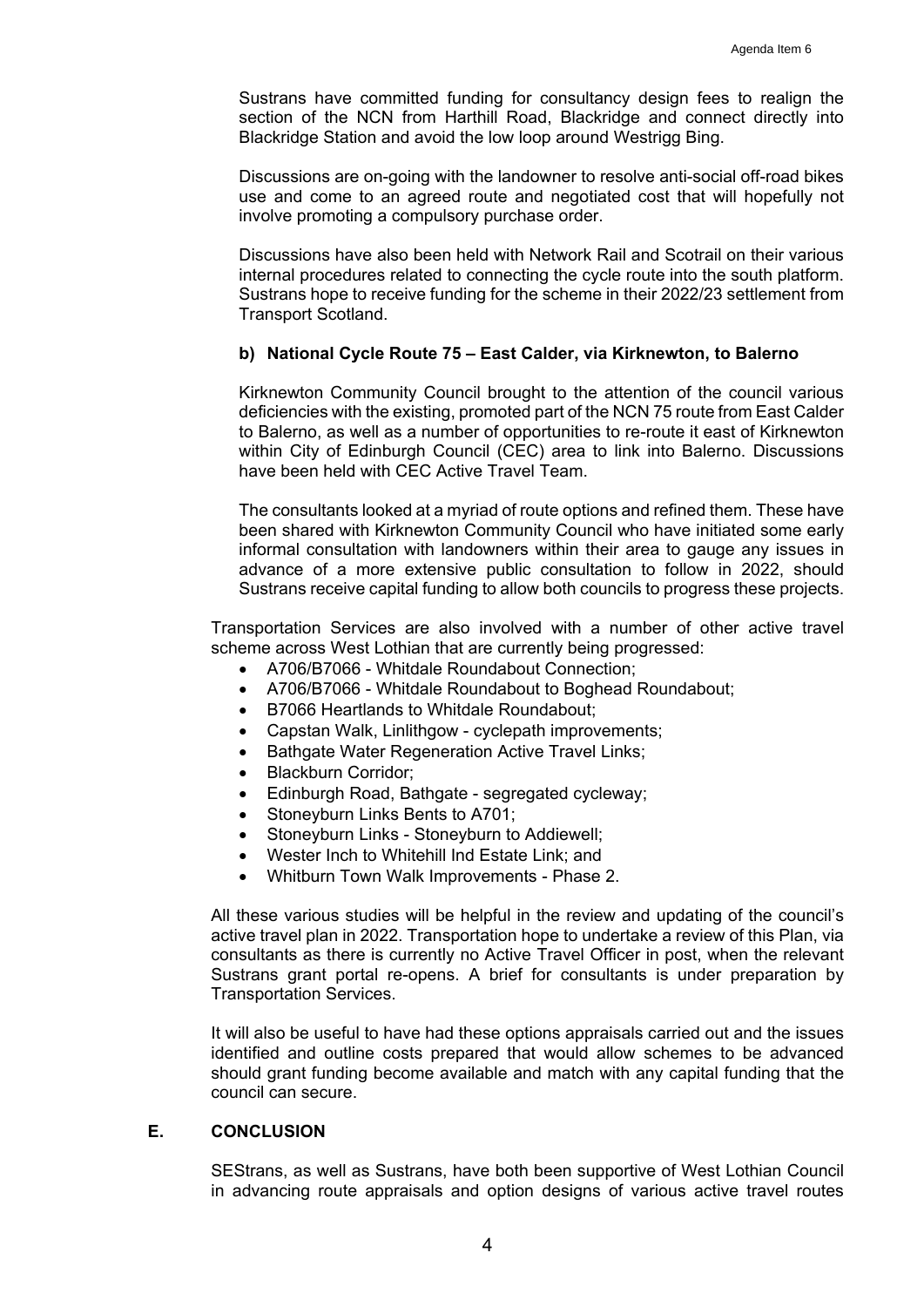across West Lothian. Due to their length and complexity and also in some cases involving land negotiations which can be time consuming, as well as their significant cost to implement them, it may take several years to progress these schemes.

However, it has been most helpful to have the necessary consultancy design work funded and it is hoped that following public consultation on individual schemes that a combination of council capital funding and also external grants e.g.; from SEStrans +/or Sustrans and others, will allow for these active travel schemes to be implemented.

# **F. BACKGROUND REFERENCES**

WLC Active Travel Plan 2016-2021 'Making connections' https://www.westlothian.gov.uk/media/12492/West-Lothian-Active-Travel-Plan-2016-21-Making-Active-Connections/pdf/West\_Lothian\_Active\_Travel\_Plan\_2016- 212.pdf?m=635981217631570000

Appendices / Attachments: one – General location plan of 7 SEStrans active travel studies in West Lothian.

Contact Person: Chris Alcorn, Principal Planner, 01506-282428: chris.alcorn@westlothian.gov.uk

## **Craig McCorriston Head of Planning, Economic Development & Regeneration**

1 February 2022